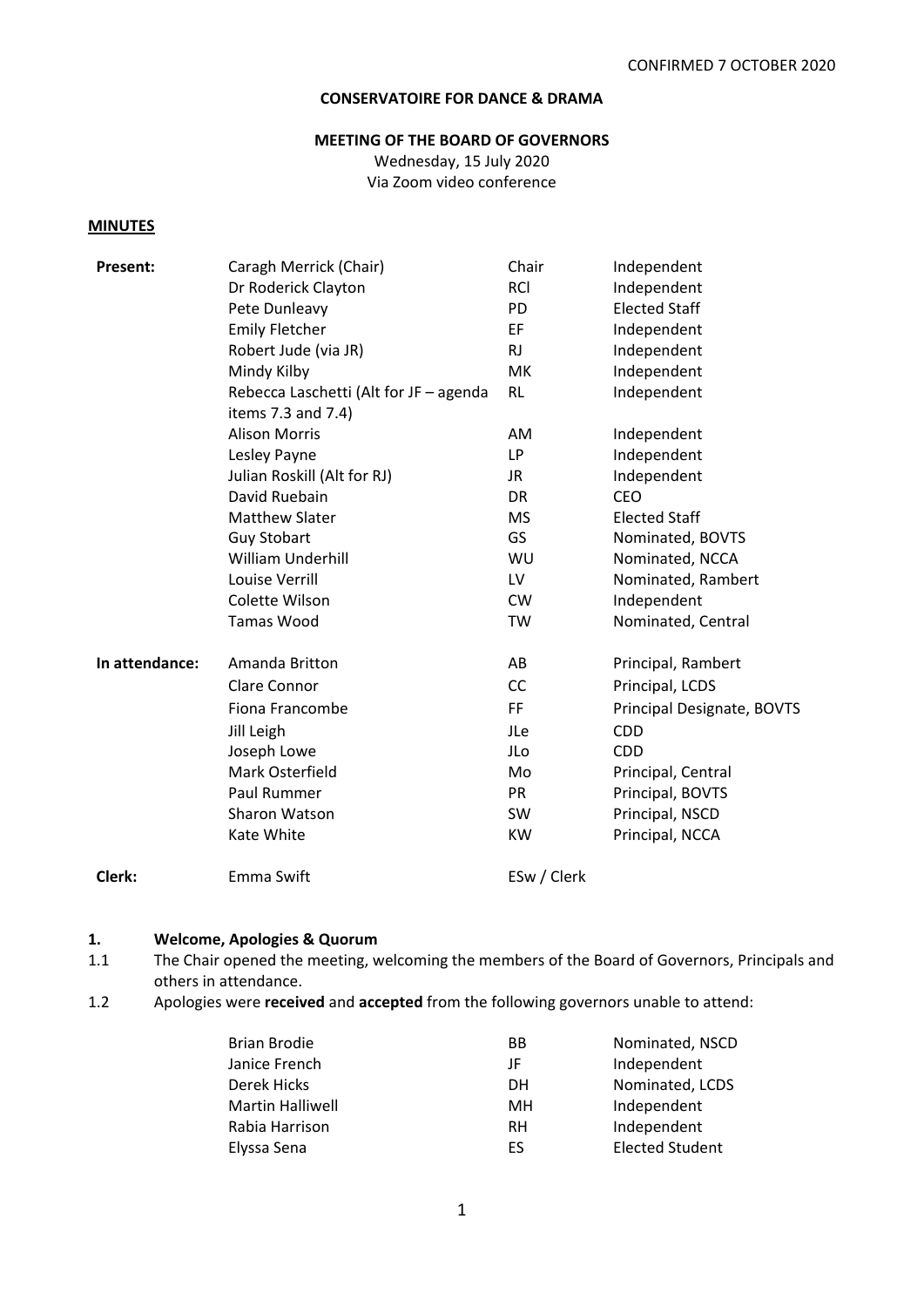- 1.3 It was noted that Julian Roskill was Robert Jude's designated Alternate for the meeting.
- 1.4 It was noted that Rebecca Laschetti was Janice French's designated Alternate for items 7.3 and 7.4 of the meeting.
- 1.5 It was **acknowledged** that the meeting was quorate. The meeting proceeded to business.

## **2. Declarations of Interest**

2.1 No declarations of interest were raised.

## **3. Minutes of the Previous Meeting**

3.1 The minutes of the meeting of the Board of Governors held on 17 June 2020 (**BG20/37**) were **confirmed** as a fair and accurate record of the meeting.

## **4. Matters Arising from the Minutes**

- 4.1 Matters arising from the minutes of the previous meeting (**BG20/38**) were **reviewed**.
- 4.1.1 JLe gave an update on the position of validating universities in relation to the Student Protection Plan (SPP). JLe confirmed that if the SPP were invoked CDD could expect support from validators in finding students other places to study or transfer to, however validators did not have provision to support students financially and there was not an expectation from OfS to do so.
- 4.1.2 GS noted that correspondence with the University of the West of England (UWE) had indicated a different position and that UWE had been positive regarding its responsibility for both housing students and financial obligations.
- 4.2 All other matters arising had been resolved or were covered on the agenda.

## **5. Report of the Chair**

- 5.1 The resignation of Richard Cooper following a third term of service was **noted** and the appointment of Louise Verrill as the Nominated Governor for Rambert School with effect from 15 July 2020 was **confirmed**.
- 5.1.1 The Chair acknowledged RC's dedication and loyalty to Rambert and thanked him for his commitment to the school and wished him well. The Chair welcomed LV to the Board.
- 5.2 The resignation of Alison Morris as Independent Governor and Chair of Audit Committee after a third term of service at the close of the meeting was **noted**.
- 5.2.1 The Chair noted CDD had been fortunate to have a senior audit partner in the role for this long. JR appreciated AM's role in sharing her experience, encouraging participation and creating a good environment for discussions within the Committee. JR recorded his thanks, the thanks of the Committee and of CDD for AM's contribution.
- 5.2.2 The appointment of Colette Wilson as Chair of Audit Committee with effect from 15 July 2020 at the close of the meeting, was **confirmed**.
- 5.3 The Chair noted that the Student Governor, Elyssa Sena, graduated this summer and her term of office now finished. The Board recorded its thanks to ES for her support for the student interest and wished her every success in her career.
- 5.4 The Chair noted this was the last meeting Paul Rummer would attend as Principal of BOVTS. The Chair thanked PR for his loyalty and commitment to the school and wished him health and happiness in the next phase of life. The Chair welcomed PR's successor Fiona Francombe who was observing the meeting.

# **6. Report of the Chief Executive Officer** *[part redacted]*

- 6.1 A report from the Chief Executive Officer on developments at CDD since the last meeting of the Board of Governors (**BG20/39**) was **received**.
- 6.1.1 DR noted a correction to the paper regarding the moratorium on student recruitment for the academic year 2020/21, confirming it had been lifted in respect to three schools. DR was awaiting one further piece of information in order to lift the moratorium for the fourth school.

#### **Confidential Business** *[redacted]*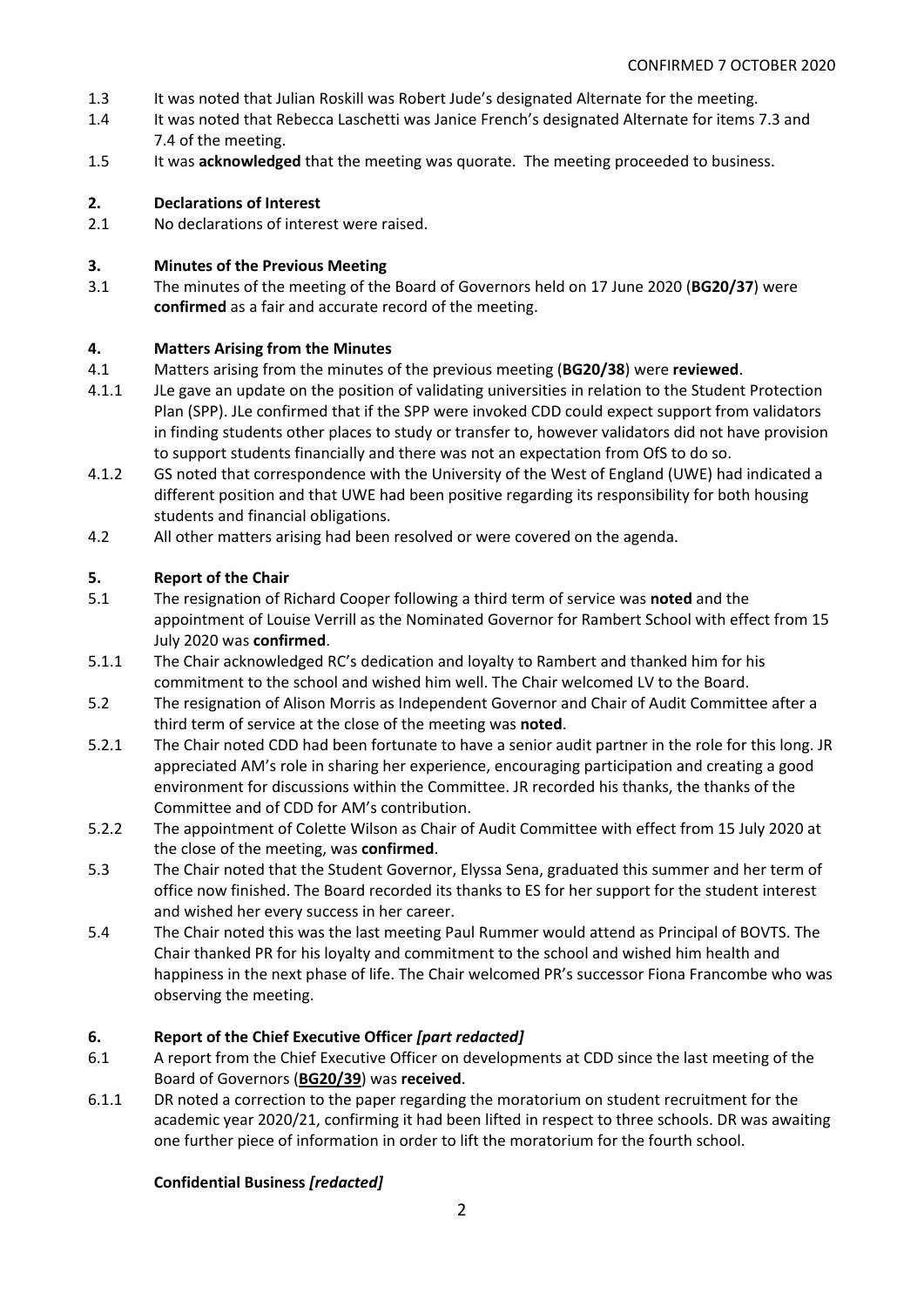# *FF left the meeting.*

- 6.2. The update on correspondence with Office for Students (**BG20/40**) was **noted**.
- 6.3. The Risk Register (**BG20/41**) was **considered**.
- 6.3.1 DR noted the revised format included an executive summary front page to flag new risks or changes to risk scorings. DR noted CEC had also recommended the addition of a risk on student under-recruitment which would be added to the next iteration.
- 6.3.2 A number of queries were raised, regarding: how to capture risks which were lower likelihood but potentially high impact, for example relating to reputational damage; the approach to scoring; and whether the high risk scoring for student welfare was an accurate reflection of the mitigating actions undertaken by the schools to address this and the positive feedback received from students.
- 6.3.3 JLe noted the high risk for student welfare reflected the likely continuing impact of Covid-19 over the next couple of years. JLe noted there was also likely to be a new condition of registration around student mental health.
- 6.3.4 CW noted that risk registers were a way of bringing issues front of mind. The comments had been very helpful in demonstrating that the document was never finished. Moving from gross risk to net risk might be a way to aid in transparency of scoring. **Action: Next iteration of risk register to consider student under-recruitment, reputational risk,**

# **and risk scoring.**

# **7. Budget & Financial Matters**

- 7.1 An update on mitigations to assure the financial health of the schools (**BG20/42**) was **received**.
- 7.1.1 JLo reported that detailed financial modelling and stress testing had been completed and recommended a nil reserve against SPP. Monitoring would continue throughout the year and JLo would be working with FDs on the processes for this. CDD now needed to look to the medium term for 2021-22.
- 7.1.2 DR noted a correction to the paper: Arts Council for England (ACE) funding for Rambert related to the dance company, not the school, and had been mistakenly included.
- 7.1.3 CW queried whether cashflow would be used for financial monitoring. JLo confirmed that it would.
- 7.1.4 CW raised a query regarding the extent to which impairment considerations, for example regarding assets, had been included in the analysis. JLo confirmed that the analysis had considered the extent to which assets could be borrowed against and where relevant had looked at maintenance of the buildings.
- 7.2 An update on the insurance position with regards to failure to educate policies (**BG20/43**) was **received**.
- 7.2.1 The Chair noted that CDD could not place strong reliance on the insurance policies for the purpose of the SPP.
- 7.2.2 DR noted he had prepared the executive summary to distil the advice received from Eversheds. Action points were in hand and school specific actions would be picked up at CEC. **Action: DR and CEC to pick up actions in executive summary.**
- 7.3 The Annual Business Plan (ABP) and budget for 2020-21 (**BG20/44**) was **received**.
- 7.3.1 DR noted the ABP sought to devolve as much funding as possible to the schools. He had sought to pare back CDD's expenditure without compromising essential work.
- 7.3.2 MK reported Finance Committee had held an additional meeting with all members in attendance to review the ABP, budget and Reserves Policy. MK appreciated the work of JLo and DR to bring this together. The ABP followed the extensive work and modelling of CORT. MK confirmed that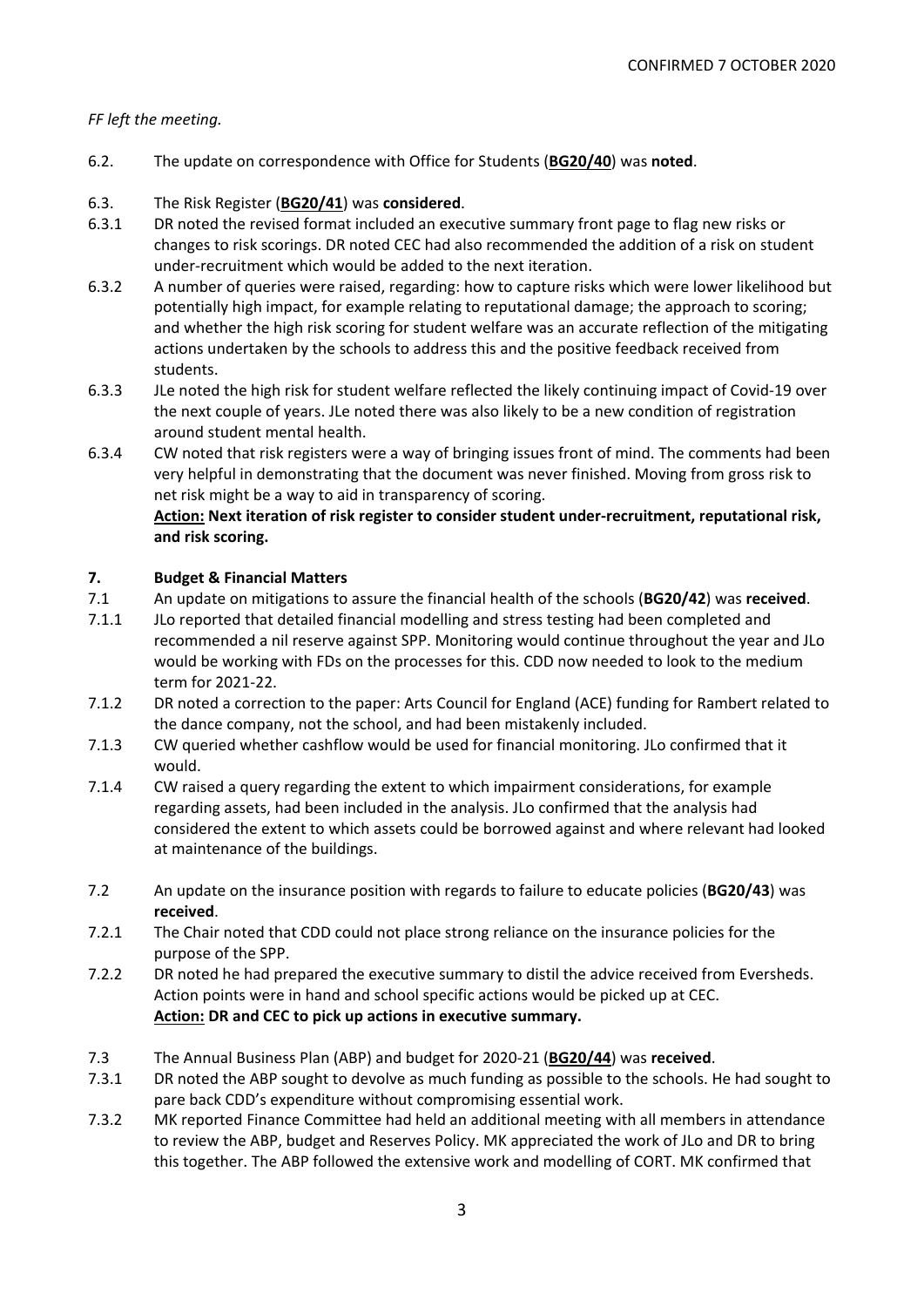comments made by the Committee had been taken on board and recommended to the full Board approval of the ABP and budget.

- 7.3.3 The Annual Business Plan and budget for 2020-21 was **approved.**
- 7.4 The Reserves Policy (**BG20/45**) was **received**.
- 7.4.1 The Chair noted the revised policy represented a more comprehensive assessment of the approach to reserves than previously.
- 7.4.2 AM queried the rationale for the contingency level of 7.5%. JLo noted this was an area of judgement and he had taken a middle ground approach; CDD did not hold other funds such as assets so it was necessary to hold a proportionate level of contingency.
- 7.4.3 MK noted that the policy and calculations provided were clear and detailed. The policy had been discussed at Finance Committee. MK confirmed that the policy text would be reviewed every 3 years but Finance Committee would consider the reserves position twice yearly, when reviewing the annual accounts in November and during the budget setting process.
- 7.4.4 CW queried the basis for the student hardship allocation. JLe noted this formed a backup to schools' provision and was designed to support additional costs as a result of the pandemic in the next academic year.
- 7.4.5 The Reserves Policy was **approved**.

# **8. Report of the Audit Committee**

- 8.1 A report from the Audit Committee (**BG20/46**) was **received**.
- 8.1.1 AM noted that the internal auditors had given CDD a limited assurance on financial forecasting and explained this was because the 5 year forecast had not been approved by Finance Committee before the Board. This had been noted for the current year. External audit had agreed its strategy for this year. The significant risks remained the same as last year with the addition of going concern.

# **9. Report of the Remuneration Committee**

- 9.1 A report from the Audit Committee (**BG20/47**) was **received**.
- 9.1.1 JR noted that the Committee had agreed a zero pay increase this year. The Committee would look at benchmarking next year to ensure CDD was in line with comparator groups.

# **10. Report of the Senate**

- 10.1 A report from the Senate (**BG20/48**) was **received**.
- 10.1.1 JLe noted she was happy to take questions and share any papers referenced where there was interest.
- 10.1.2 The Chair asked JLe to give an overview of the role of Senate within the structure of CDD. JLe noted Senate's primary role was to ensure the quality and standards of academic provision. As CDD did not currently have TDAP, Senate had a limited role in terms of policing the curriculum, however the committee looked at new course proposals or major changes before they were presented to the validator. Senate provided advice and guidance but did not have the right to refuse a programme or change. If CDD acquired Taught Degree Awarding Powers (TDAP), that authority would stay with Senate.
- 10.1.3 JLe stated that Senate had oversight of processes of quality assurance, student support, and the student voice, and looked at how delivery was managed. It had a role to play in ensuring schools maintained their responsibilities to external examiners, considering reports and guidance from the sector e.g. QAA, OIA, and the work needed in response.
- 10.1.4 KW (Senate Chair) confirmed this was an incredibly useful group and very collegiate. The schools worked effectively together especially around quality and it was a forum for robust but interesting conversation.
- 10.1.5 CW queried whether CDD published a degree outcome statement that would come to the board. JLe confirmed CDD did not have to produce a statement as it was not the validating institution.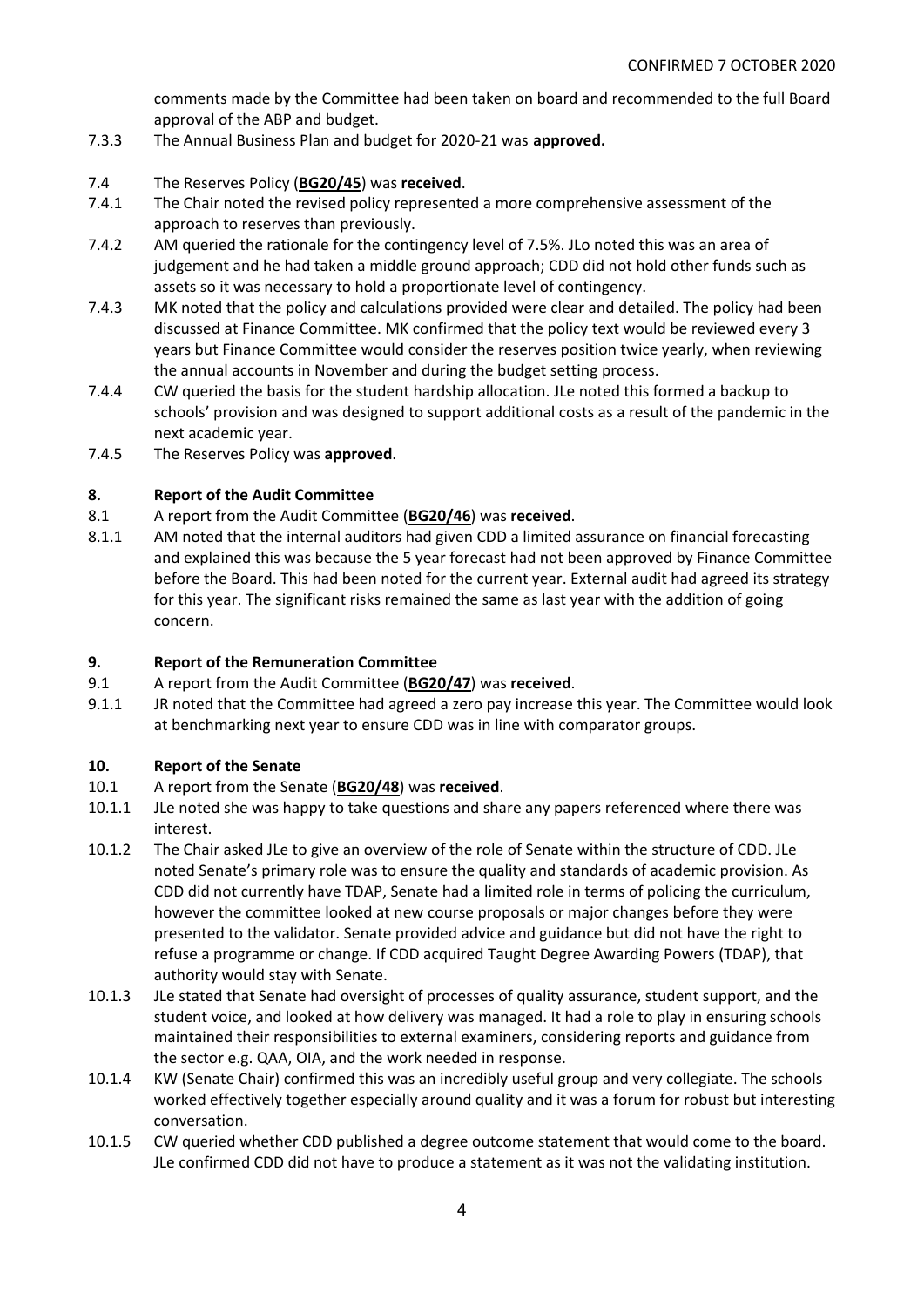CDD received some statistical information from validators but validators did not systematically separate out their partnership provision.

- 10.1.6 SW queried the rationale for the cover sheet assessment that the paper did not have an equality and diversity impact. JLe noted that some papers for Senate were judged to have an impact. This paper in particular listed work undertaken.
- 10.1.7 SW queried Senate's role in addressing the curriculum. JLe confirmed Senate did not have control over curriculum content as this was between the school and validating institution. JLe noted that the Inclusivity Strategy which was in development would be monitored by Senate.
- 10.1.8 The Chair noted the need to respond to the Black Lives Matter (BLM) movement and the need for clear movement to an anti-racist and proactive policy and suggested bringing thoughts and proposals to the Board later in the year.
- 10.1.9 SW noted the need to be much more proactive in order to be genuinely supportive of the BLM movement and emphasised the urgency of the need for action. DR noted there had been some initial discussion at CEC. DR referred to the Race Equality Charter introduced by Equality Challenge Unit (ECU) which was about allyship, inclusiveness and diversity, including decolonising the curriculum. There were complexities to CDD's engagement with the Charter because of its devolved structure. DR noted a proposal to adapt the Race Equality Charter to CDD's structure and confirmed he planned to bring this to CEC in near future. The Charter could also be considered by the Board.
- 10.1.10 The importance of schools sharing information about actions taken in relation to BLM was noted. The Chair confirmed that CEC should be the main driver for this work with the Board monitoring progress against agreed objectives.

# **Action: Race Equality Charter to come to the Board following discussion at CEC. Action: SW and DR to discuss CDD's approach further offline.**

- 10.2 A report from the Graduate Outcomes survey (**BG20/49**) was **received**.
- 10.2.1 CM referred to the graduate research commissioned by CDD which had previously come to the Board. The Graduate Outcomes survey contained outcomes from the OfS and HESA approach which was less nuanced.
- 10.2.2 JLe noted the paper included data for RADA and LAMDA graduates due to its timing. A larger piece of work was ongoing to look at the data in more detail, with the caveat that some numbers might be very small and impossible to disaggregate without identifying individuals.
- 10.2.3 JLe noted that Graduate Outcomes replaced DLHE, the previous employability survey which had been run by the HEP, and was now conducted centrally. As a result some of the more nuanced information had been lost. Graduate Outcomes was likely to feed in as a metric to other measures within HE.
- 10.2.4 PR queried how the survey measured freelance work. JLe noted this largely came under selfemployment but was dependent upon whether the student reported as part time or full time. Jle would share the criteria.
- 10.2.5 The Chair noted that Graduate Outcomes would become a high profile metric and CDD would need to revisit its response.
- 10.3 A verbal update on the NSS results was **received**.
- 10.3.1 JLe noted the results had been published today and outlined the initial results. CDD's results were very positive, especially given that the survey ran from January to April and could have been influenced by students' experience of the pandemic. Overall satisfaction had increased from 91 to 92 and was the third highest score within a group of comparator institutions.
- 10.3.2 The Chair thanked staff for their work in introducing a blended learning model.
- 10.3.3 JLe reported that the next iteration of TEF had now moved to 2022, due both to an independent review of TEF, the results of which had not been published, and a pilot run on subject TEF. CDD's Gold award would therefore continue until 2022.

# **11. Meeting Calendar & Workplans 2020-21**